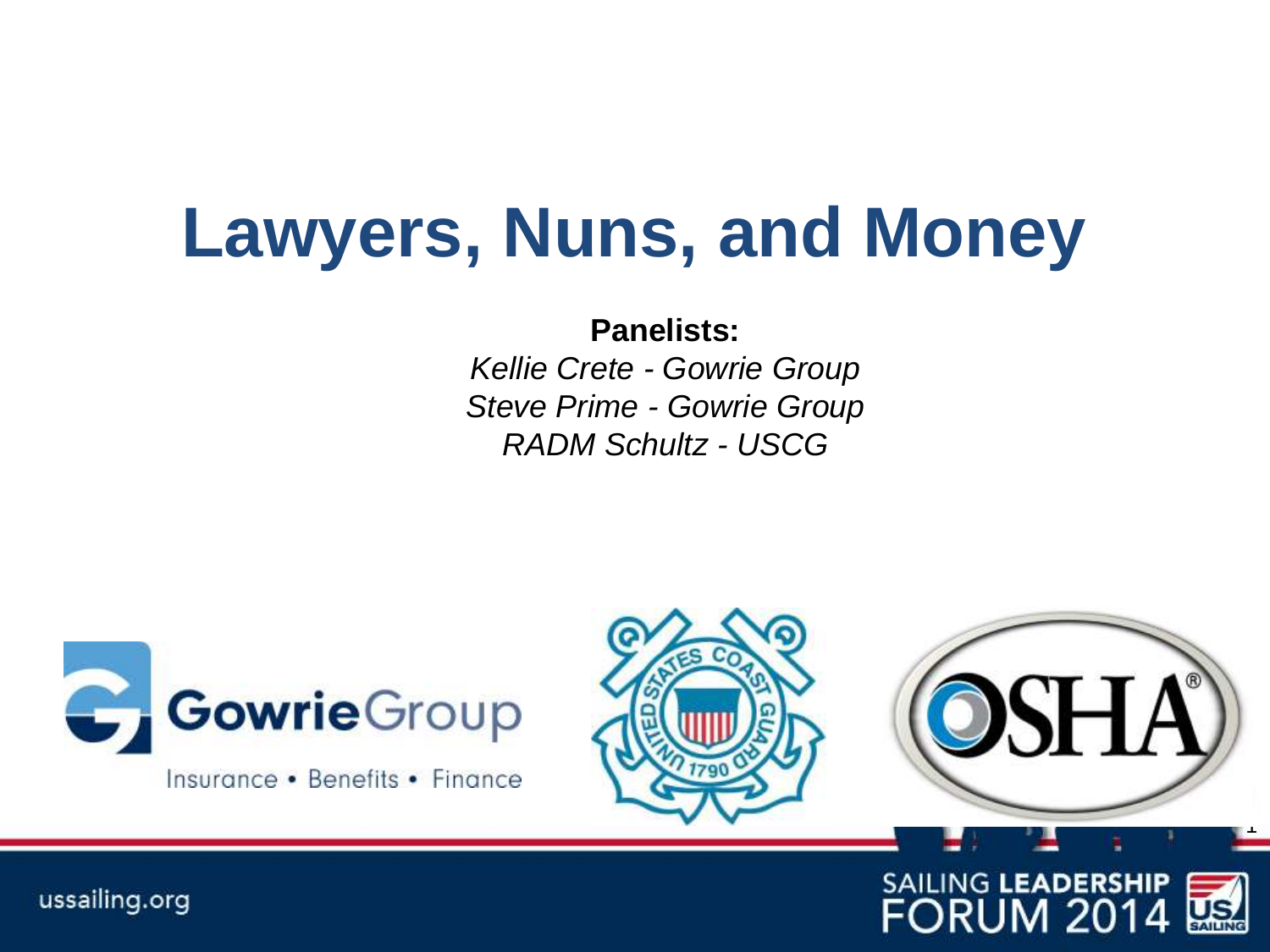### **Lawyers, Nuns, and Money: Panelists**

#### **Kellie Crete, Safety & Loss Prevention Manager, Gowrie Group:** [kelliec@gowrie.com,](mailto:kelliec@gowrie.com) 508.509.3788

Kellie Crete is responsible for Gowrie Group's Safety & Loss Prevention practice area. She has more than 25 years of experience in safety and loss control, and specializes in advising the marine industry and other niche segments of the commercial marketplace. Kellie is an OSHA authorized instructor.

#### **Steve Prime, Vice President Gowrie Group:** [stevep@gowrie.com,](mailto:stevep@gowrie.com) 401.846.5130:

Steve Prime is a commercial insurance advisor for Gowrie Group. He has over 30 years of business management and marine insurance experience, working for North Sails, AMF, Pearson Yachts, and Newport Yachting Center. He is an expert in all types of commercial marine insurance and also specializes in understanding the unique insurance needs of yacht clubs. Steve has served as an officer of Sail Newport and on the boards of Storm Trysail Club and Ida Lewis. Steve also spent 25 years on the RI Marine Trade Association Board. He is a graduate of CW Post College, and holds memberships with Storm Trysail Club, Ida Lewis YC, NYYC, Sail Newport, US Sailing, and US Power Squadron.

#### **RADM Schultz, USCGA: [Ryan.T.Newmeyer@uscg.mil](mailto:Ryan.T.Newmeyer@uscg.mil) (Assistant to RADM Schutz)**

Add Bio Here..

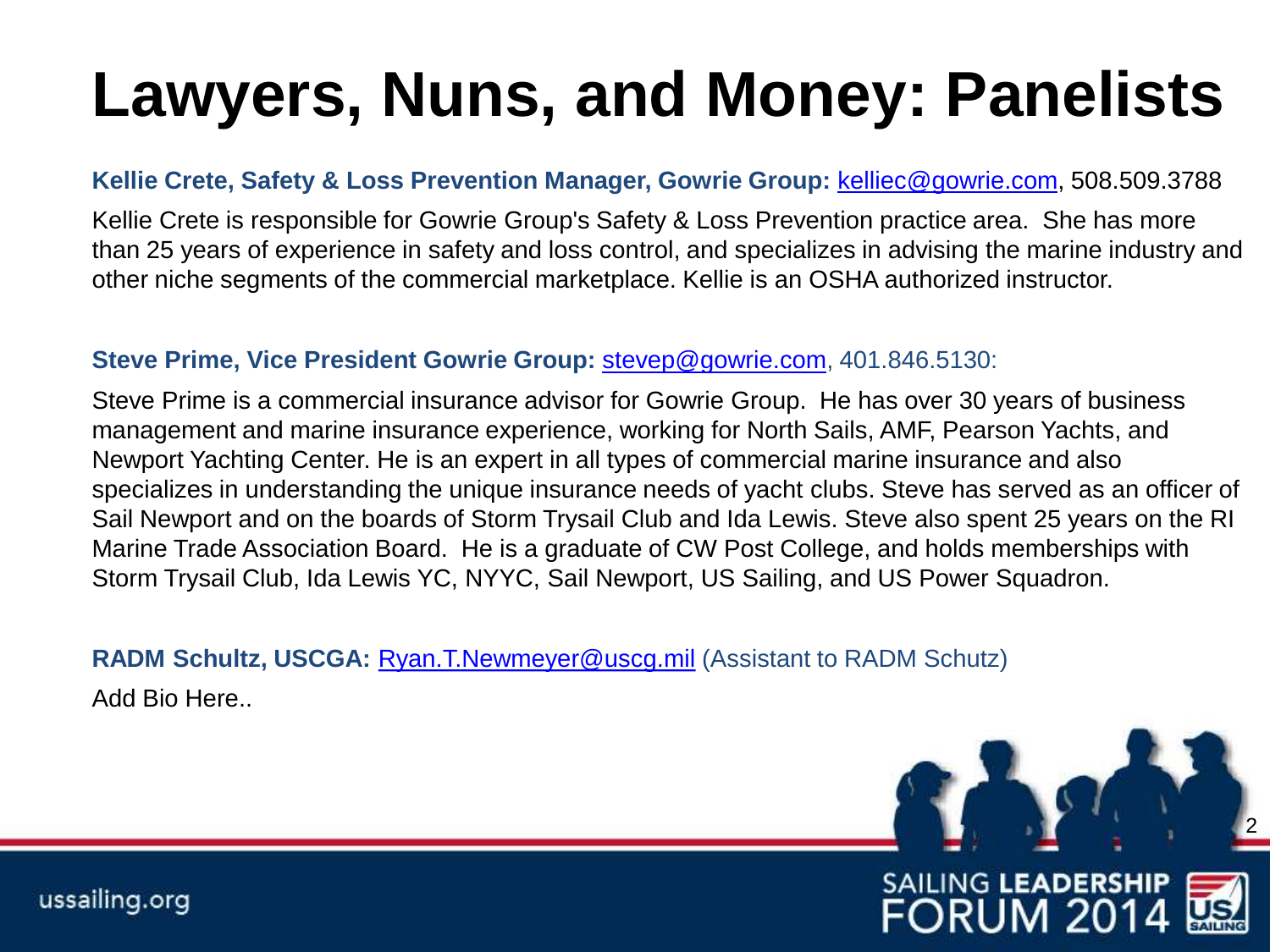### **Agenda**

**1. OSHA**



**2. Yacht Club Safety** 







Lawyers, Nuns, and Money - OSHA - Gowrie Group - [kellie@gowrie.com](mailto:kellie@gowrie.com)



**FORUM 2014** 

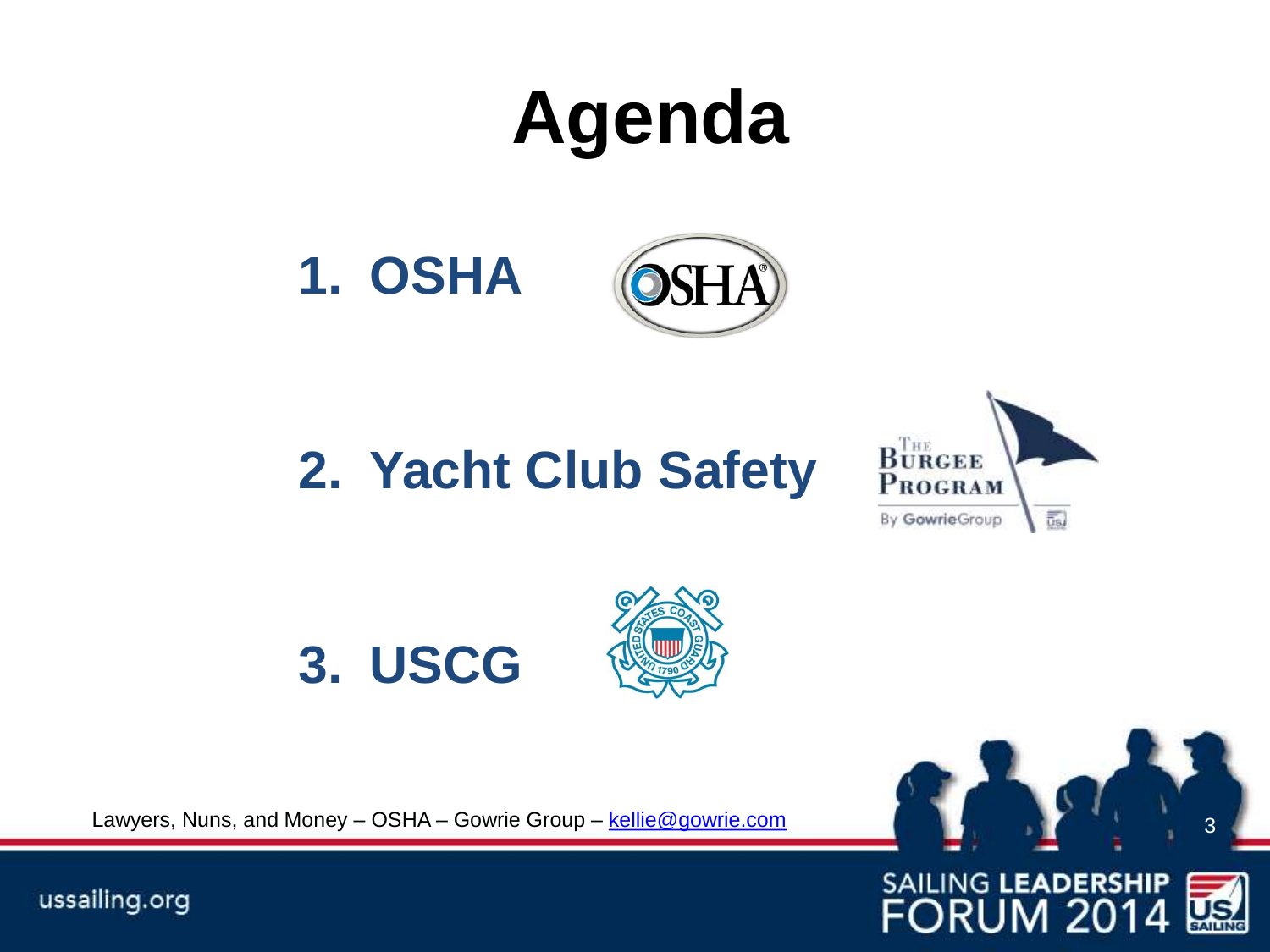

# **\$7,000.00**

- One 420?
- Two Optimists?
- One OSHA Fine.



Lawyers, Nuns, and Money – OSHA – Gowrie Group – [kellie@gowrie.com](mailto:kellie@gowrie.com)

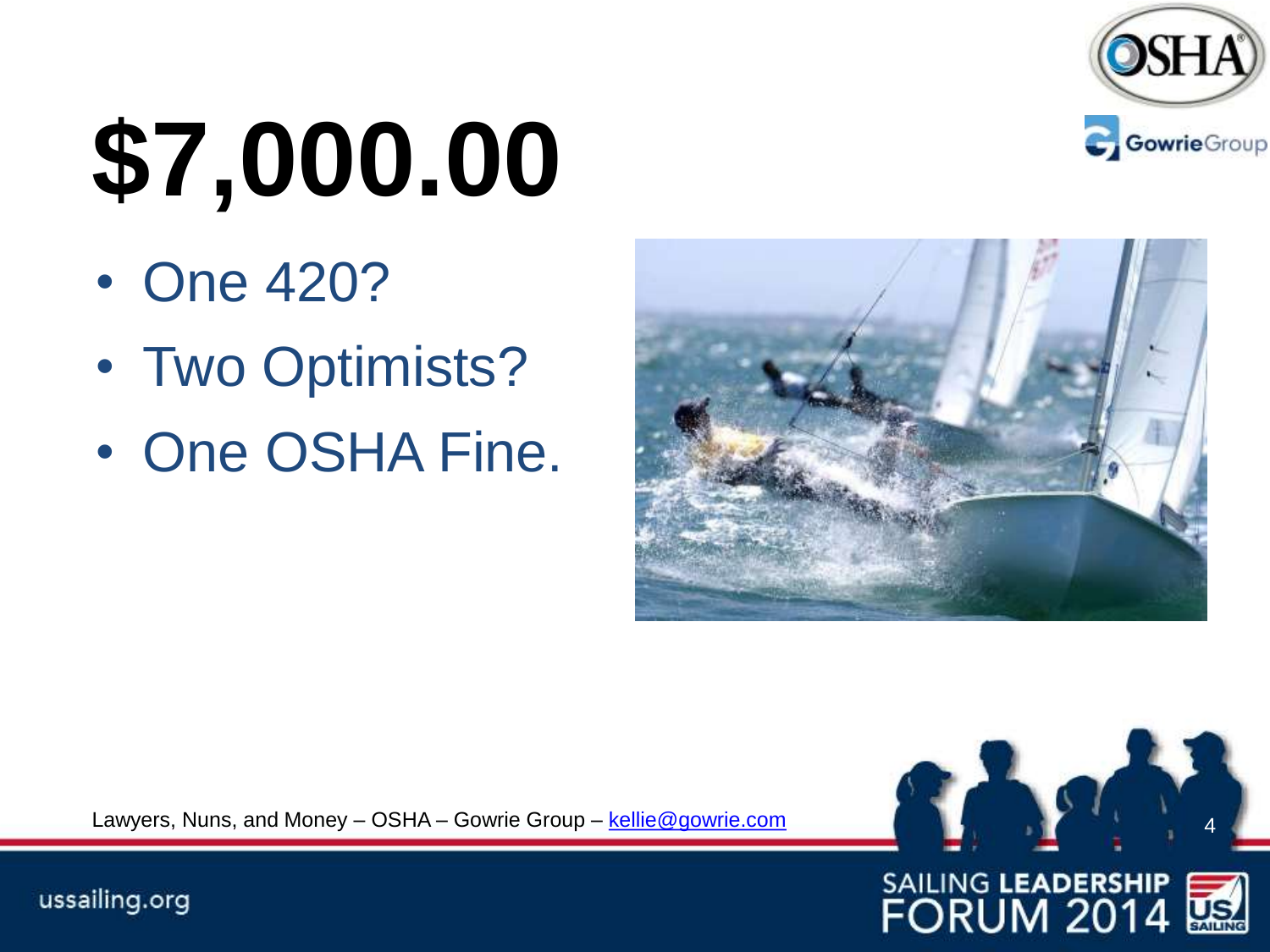

## **Who is OSHA?**

- Are you an Employer?
- Do you have to comply?
- Do you have equipment?
- …….Yes

Lawyers, Nuns, and Money - OSHA - Gowrie Group - [kellie@gowrie.com](mailto:kellie@gowrie.com)



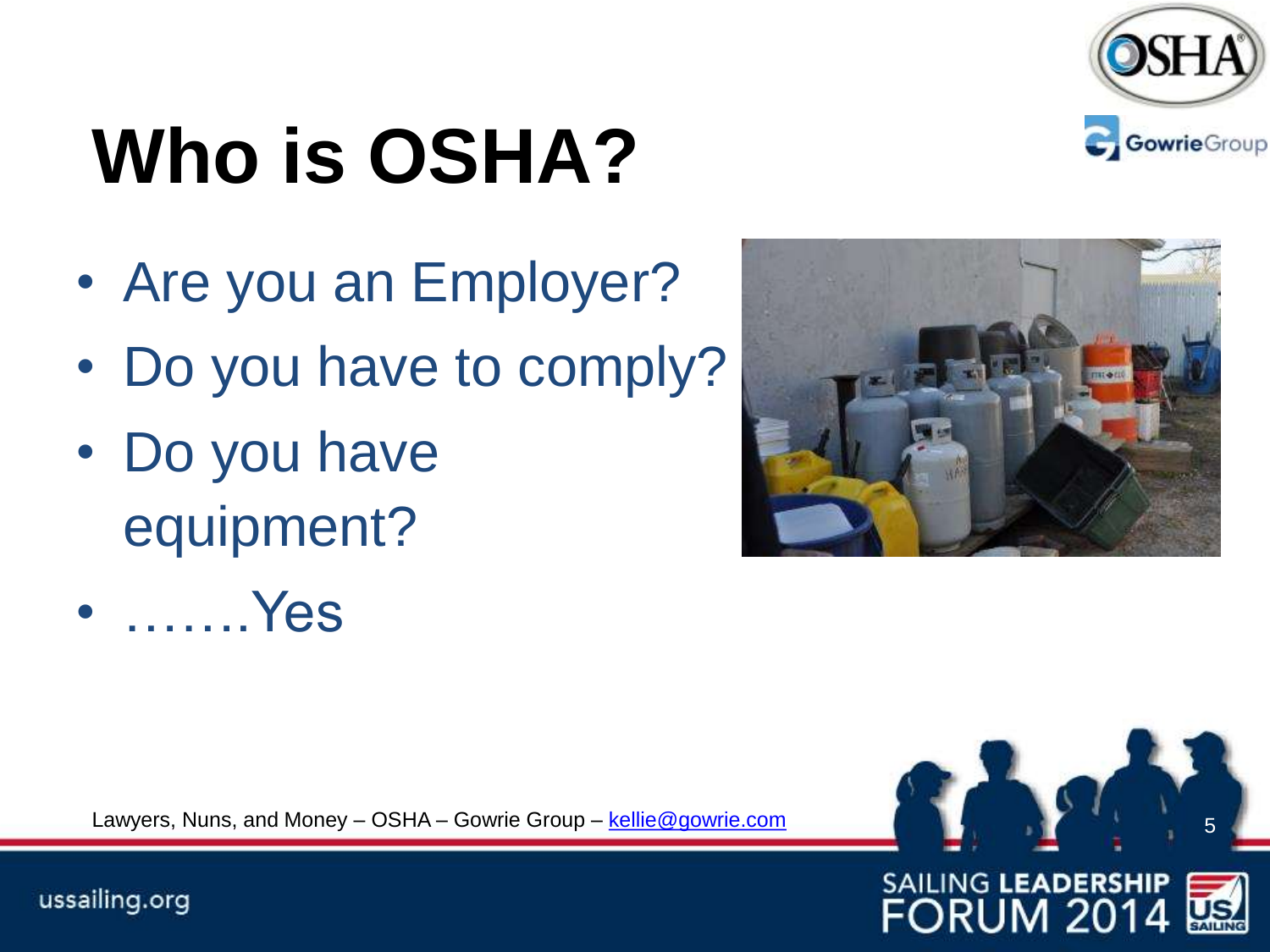

## **How or Why?**

- OSHA 300 Logs
- Accidents
- Employees
- Sub-Contractors
- Neighbors

Lawyers, Nuns, and Money – OSHA – Gowrie Group – [kellie@gowrie.com](mailto:kellie@gowrie.com)







SAILING LEADERSHIP

**FORUM 2014**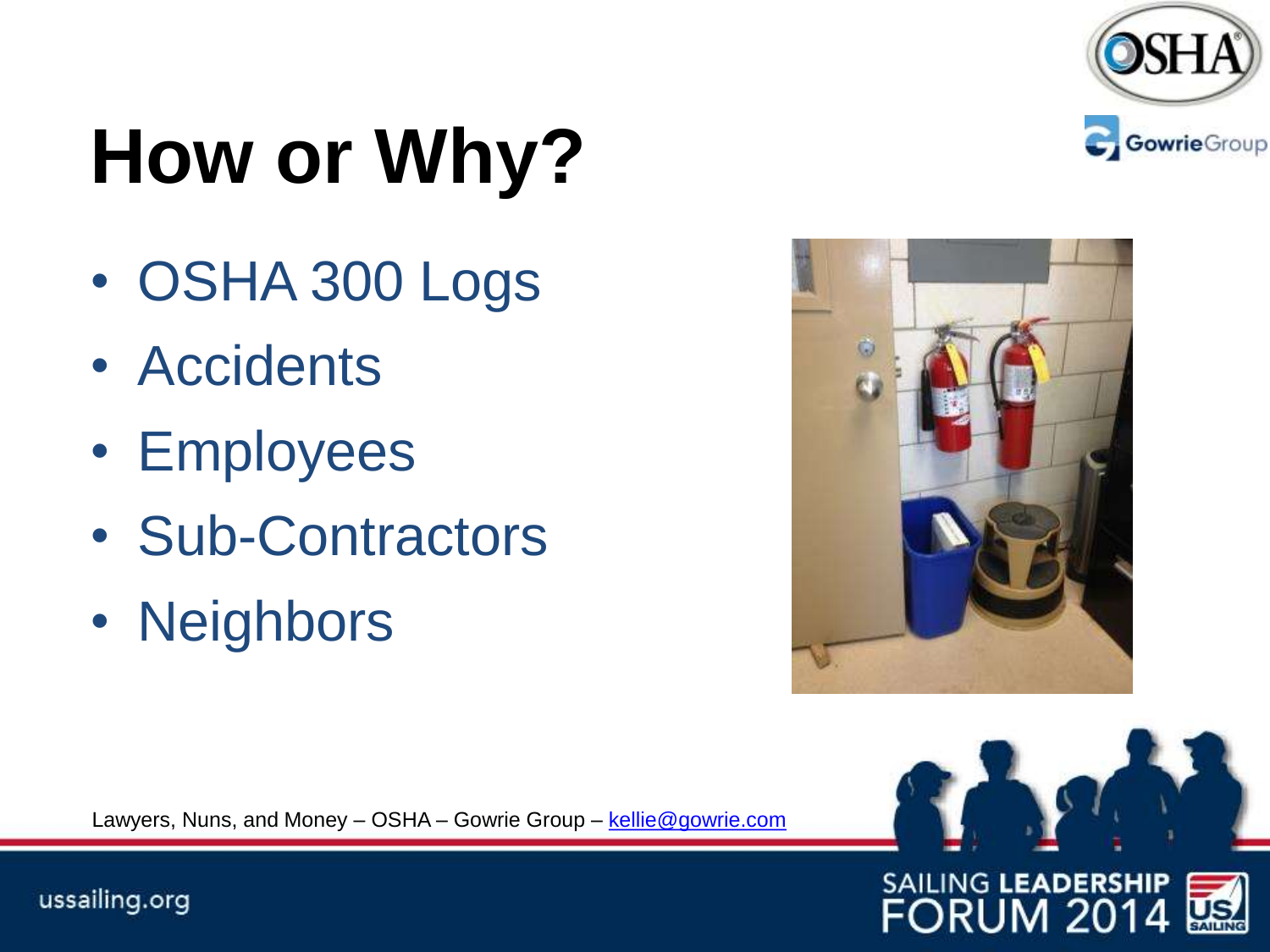

## **When?**

- Invitation?
- Any day
- Any time
- Today??????



Lawyers, Nuns, and Money – OSHA – Gowrie Group – [kellie@gowrie.com](mailto:kellie@gowrie.com)

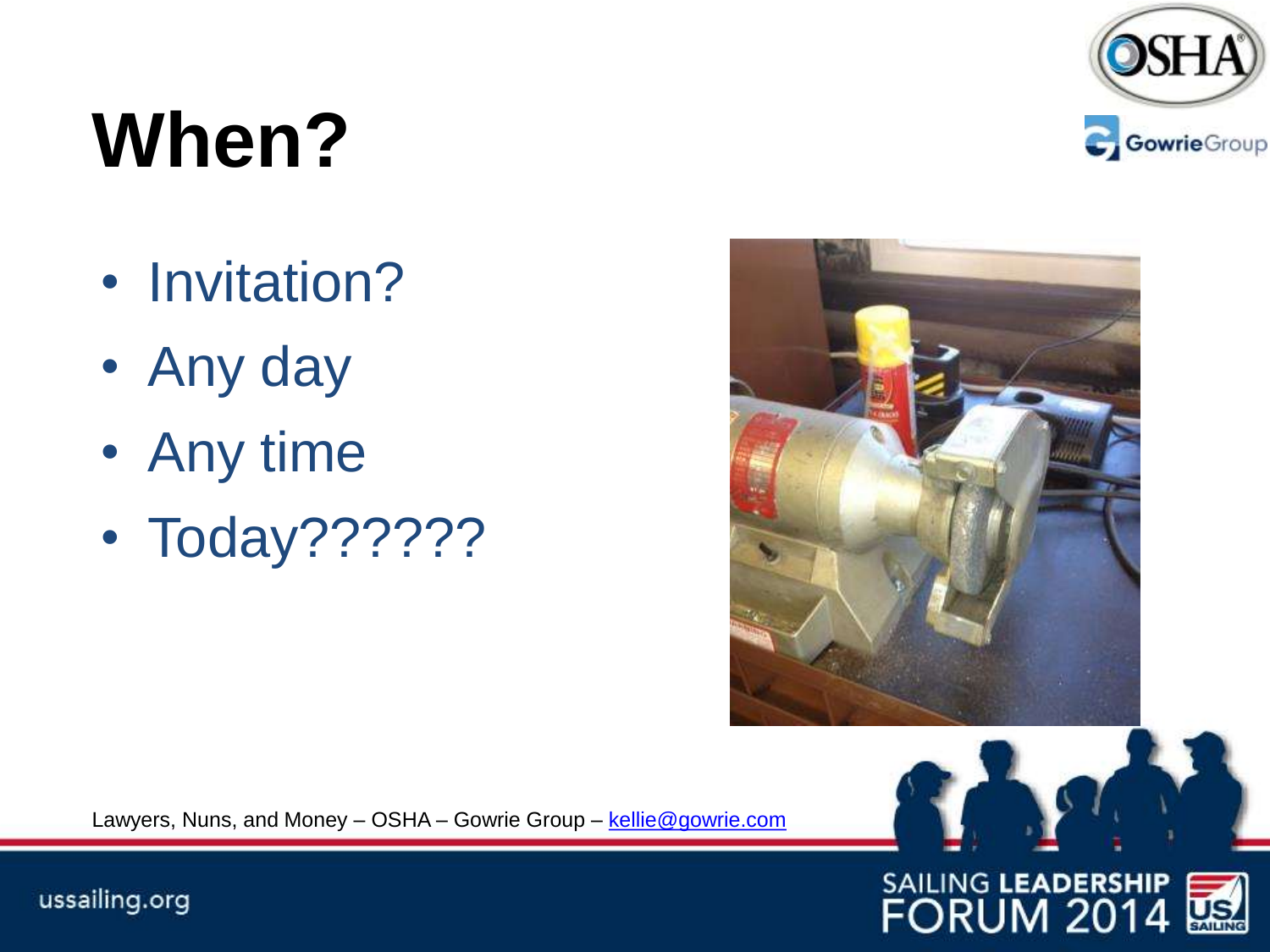## **Paperwork**



- Recordkeeping
- Burgee Handbook
- Training Records
- Safety Checklists
- Maintenance Logs
- Written Programs
- OSHA 300 Log

Lawyers, Nuns, and Money – OSHA – Gowrie Group – [kellie@gowrie.com](mailto:kellie@gowrie.com)





**FORUM 2014**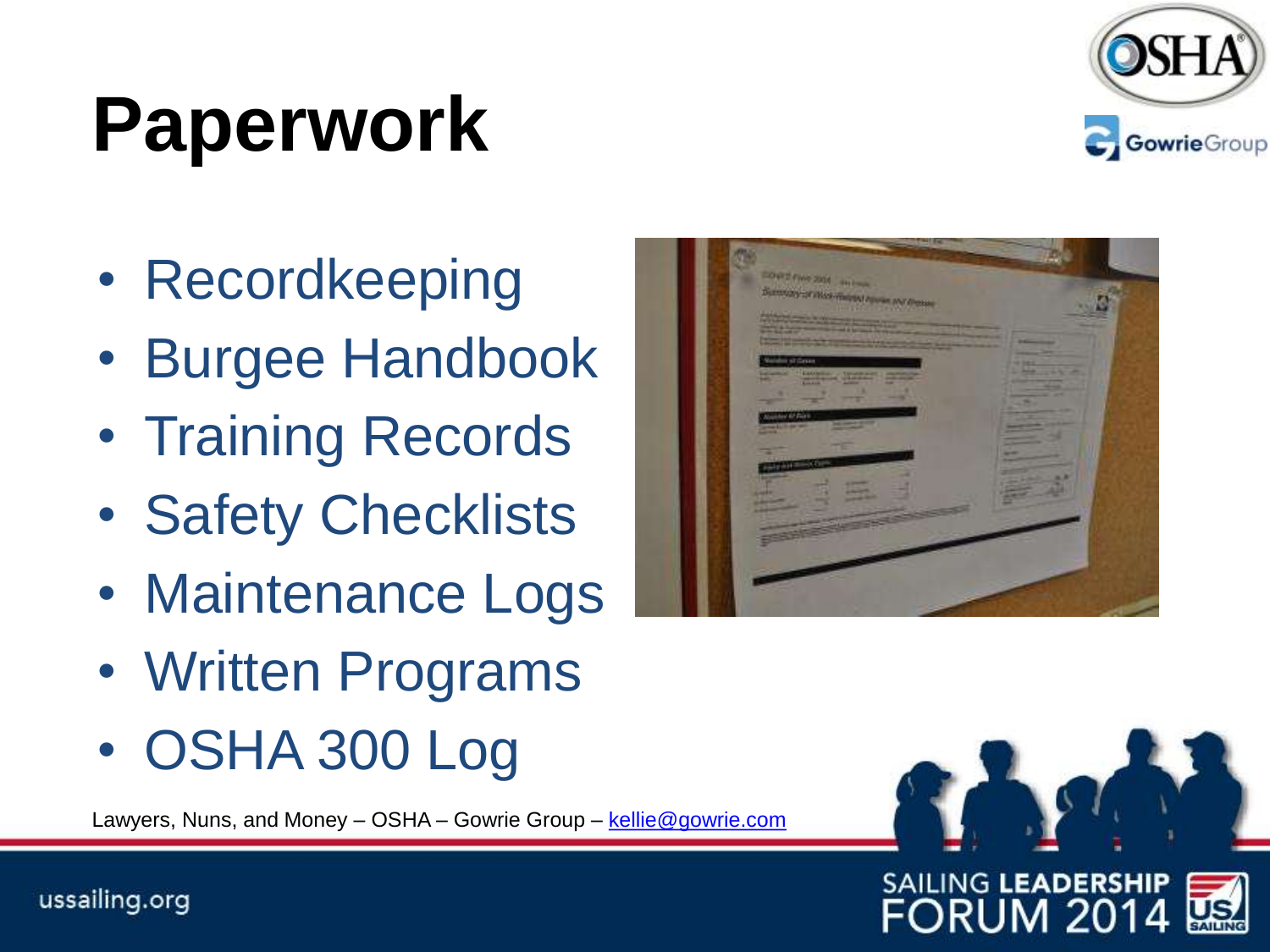

## **Employee Education**

- Who
- Haz Com / GHS
- First Aid, CPR & AED
- Crane
- Forklift
- Electrical

Lawyers, Nuns, and Money – OSHA – Gowrie Group – [kellie@gowrie.com](mailto:kellie@gowrie.com)



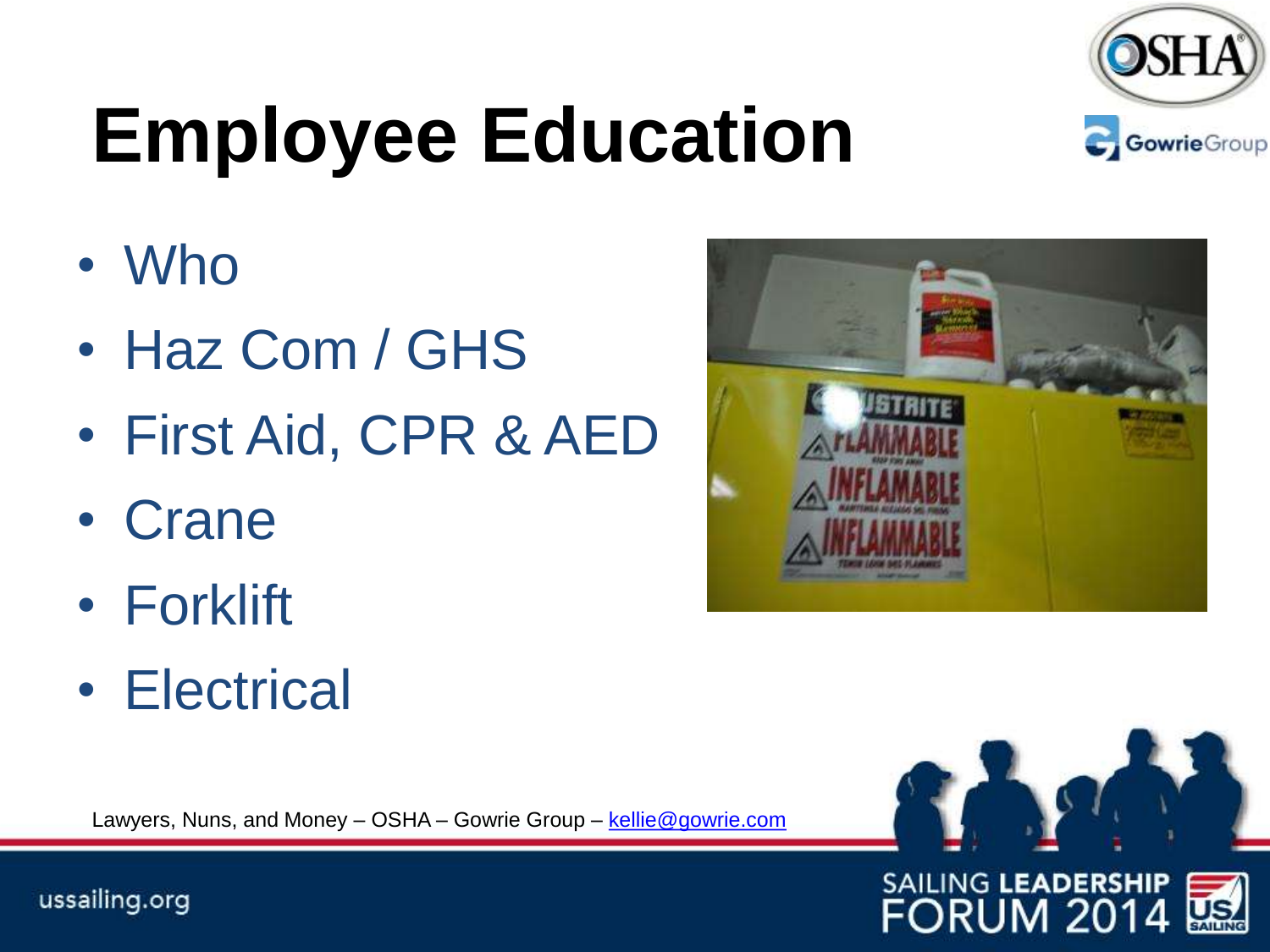

### **Site Safety**









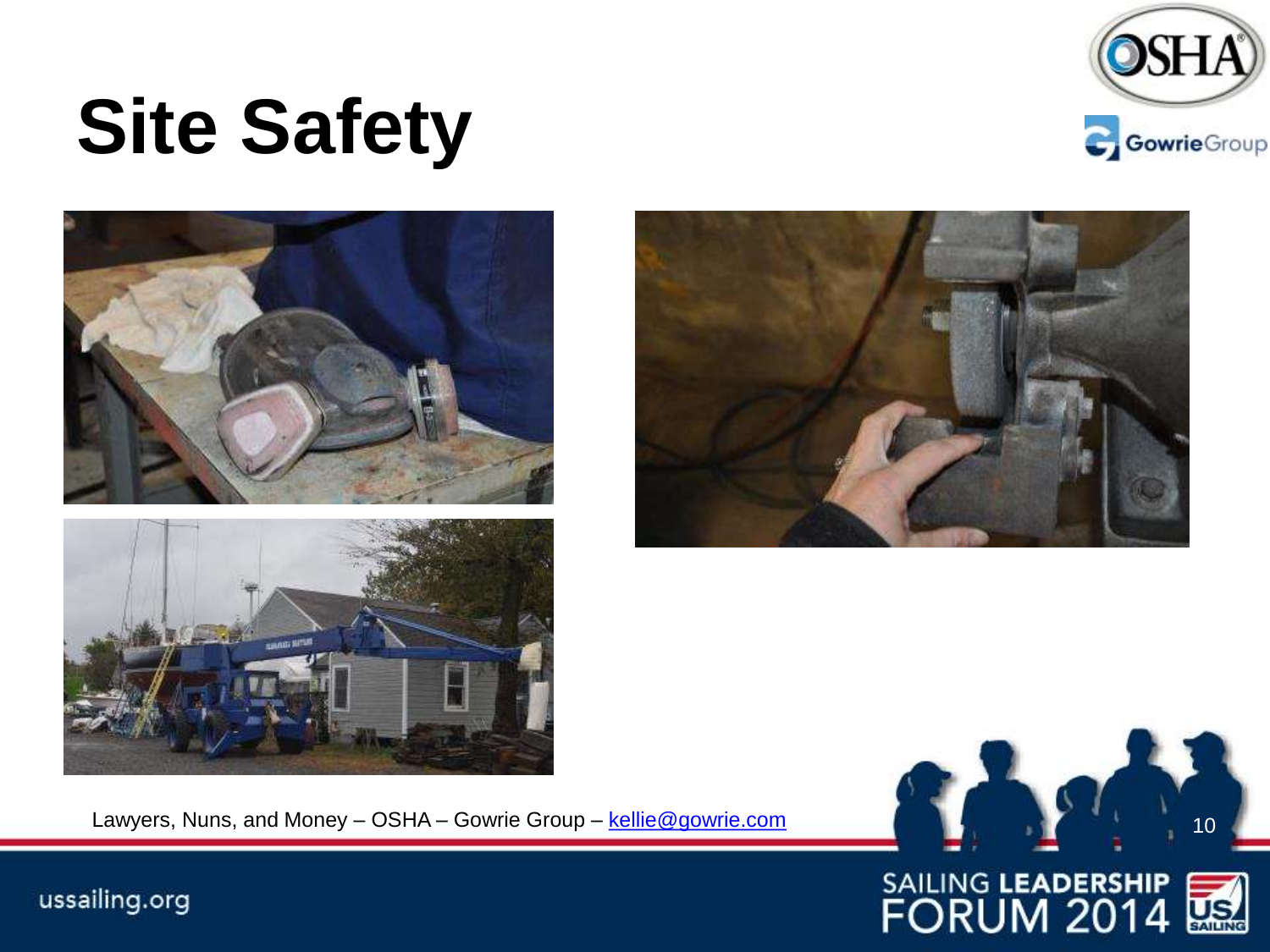

## **OSHA Safety Checklists**



ussailing.org



Lawyers, Nuns, and Money – OSHA – Gowrie Group – [kellie@gowrie.com](mailto:kellie@gowrie.com)

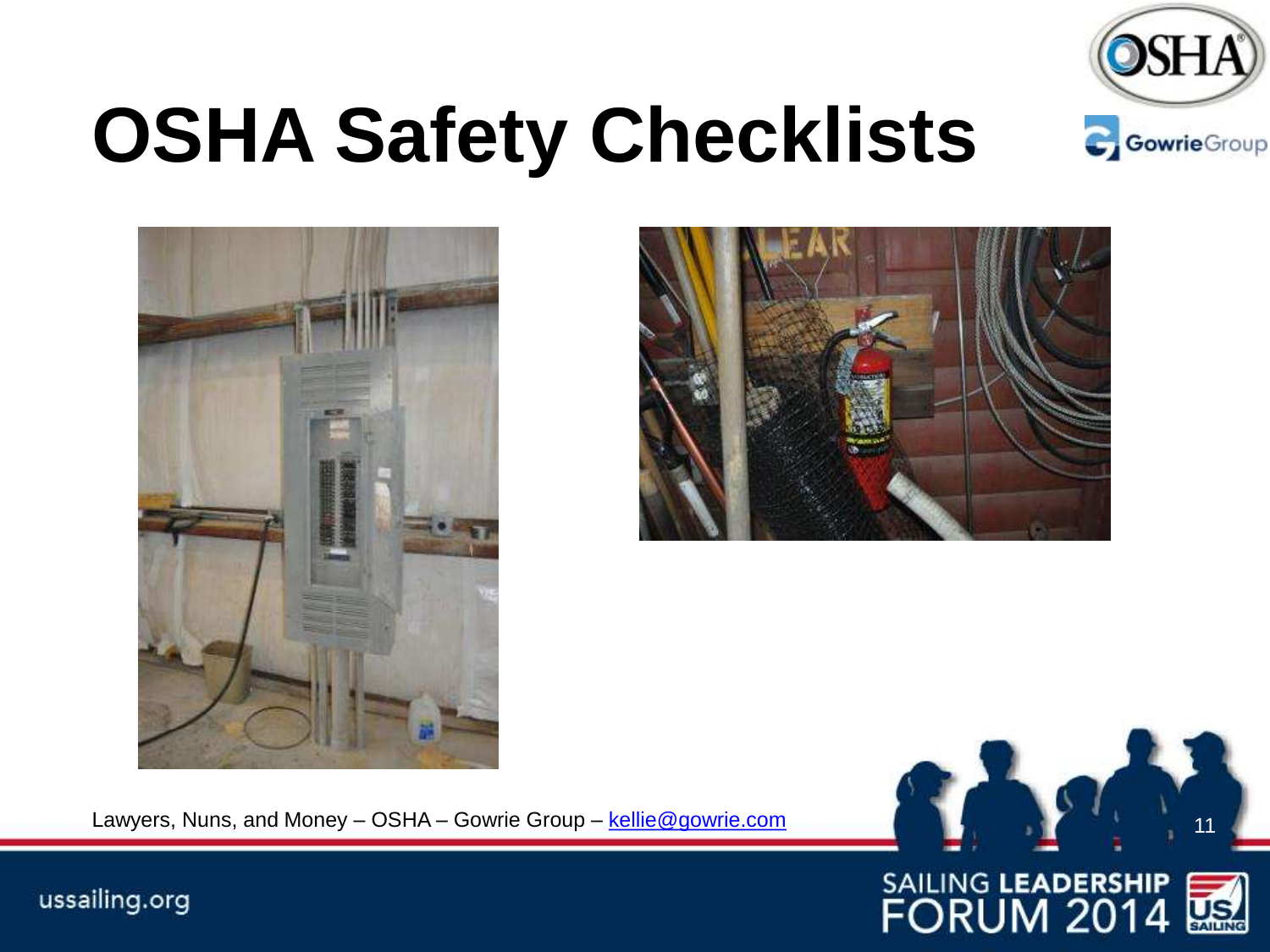

## **Yacht Club Safety Tools**

#### **Burgee Program Safety USB Card**

- Junior Sailing Safety Program
- Yacht Club Safety Program
- Hurricane Template
- Standard JR registration forms
- Inspection checklists
- New member checklists
- Safety committee agendas





Club Safety – Gowrie Group – [stevep@gowrie.com](mailto:stevep@gowrie.com)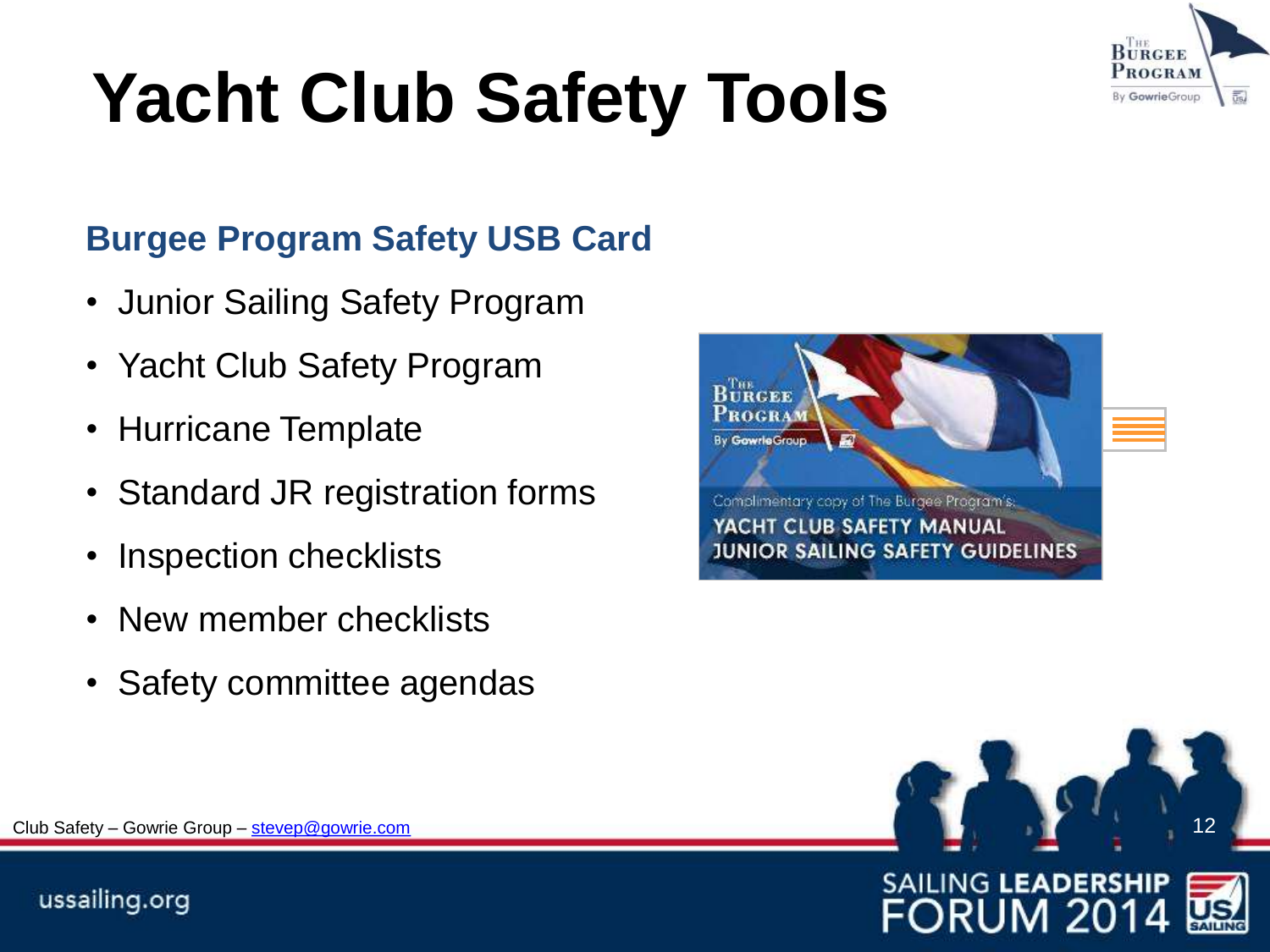

### **Safety Manual – Emphasis Points**

#### **Safety Manual**

- Start with a mission statement
- Establish a systematic schedule of regular meetings
- Seek input from all stakeholders
- Evaluate with a checklist:



#### **Topics for emphasis**

- Health and Safety Committee
- Regularly scheduled meetings
- Motor vehicle and trailer safety
- Obtain Drivers License checks on all hires
- Site Safety
- Occupational Safety
- Medical Case Management
- Prevent same injury from occurring again
- Return to Work Program
- HIPPA
- Accident Reporting
- Reporting claims
- Weather Monitoring





13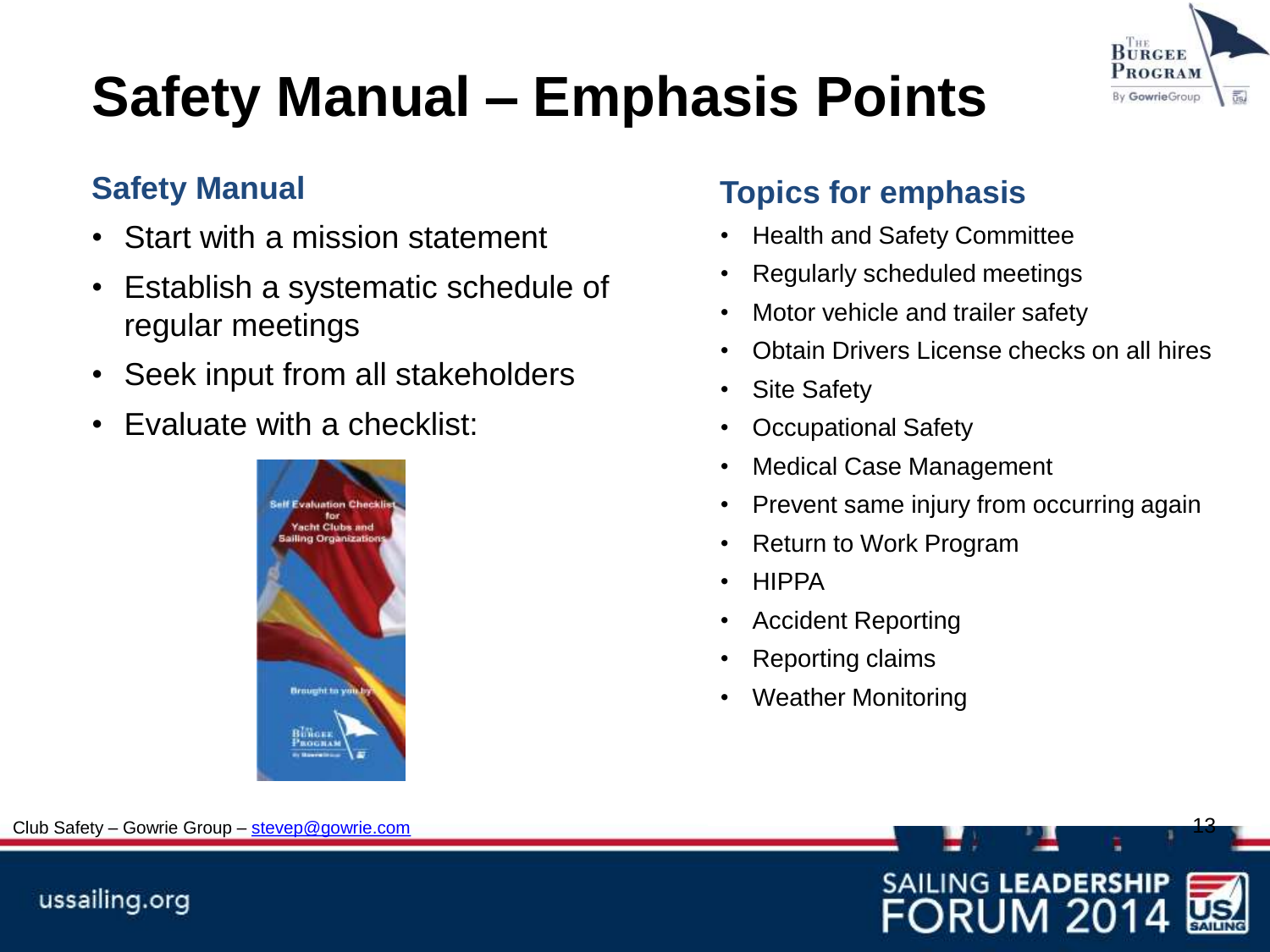

### **Junior Sailing – Emphasis Points**

#### **Enrollment**

- Swim test
- Safety rules
- Clothing
- Allergies
- HIPPA concerns

#### **Daily Monitoring**

- Pick up and drop off
- Nourishment

#### **Training - Students**

- Capsizing
- Emergency procedures

#### **Training - Instructors**

- Capsize assistance from a powerboat
- Emergency procedures
- Equipment to carry on instructors boats
- Weather monitoring





14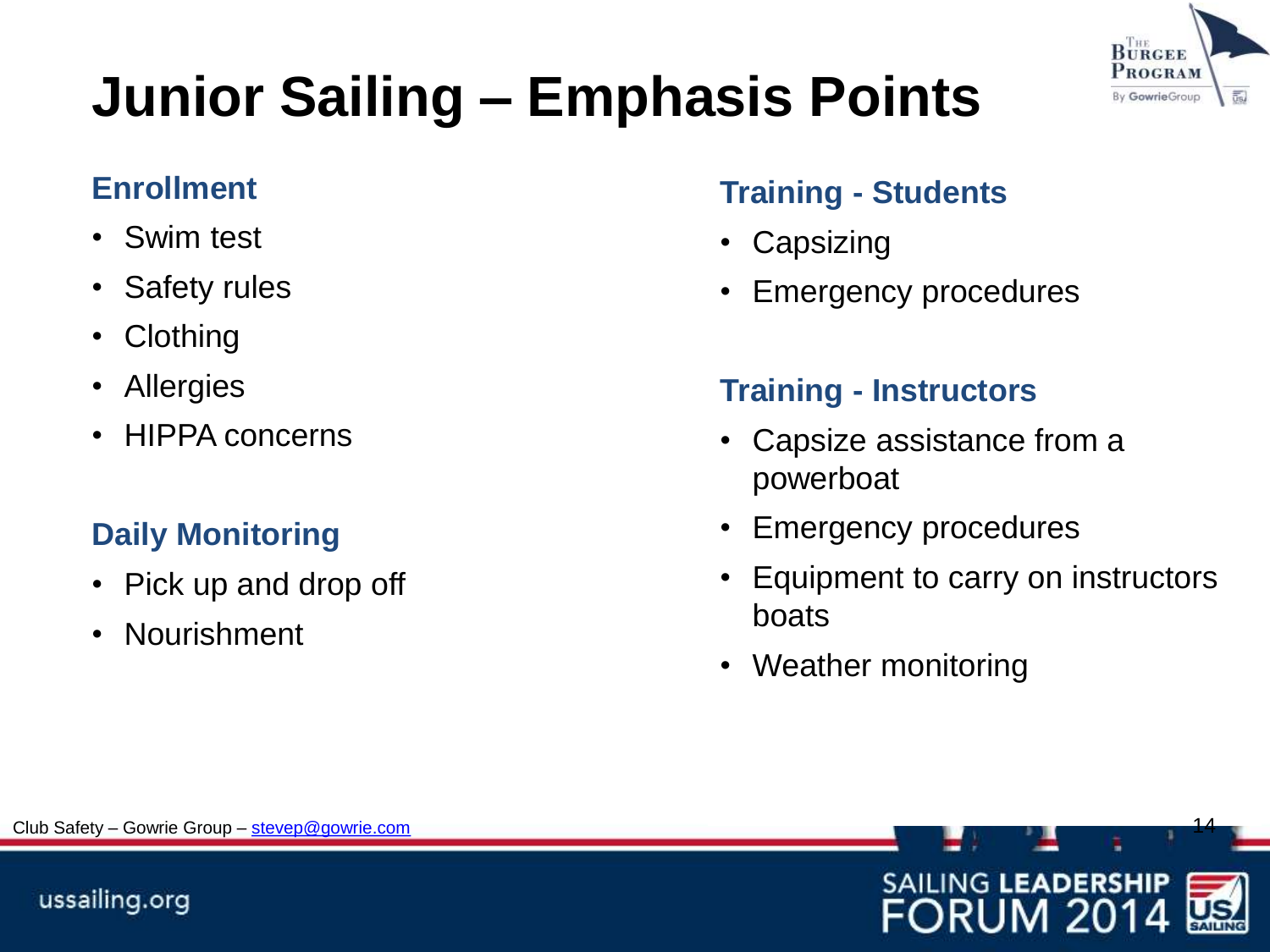

### **Junior Sailing – Boats & Safety**

#### **Maintenance of boats and safety equipment**

- Prop Guards
- Trapeze harnesses and hooks
- Emergency medical pack
- Radios and cell phones
- Important phone numbers
- Secure Medical information on each student

#### **Emergency response plan – know it and practice**



Club Safety – Gowrie Group – [stevep@gowrie.com](mailto:stevep@gowrie.com)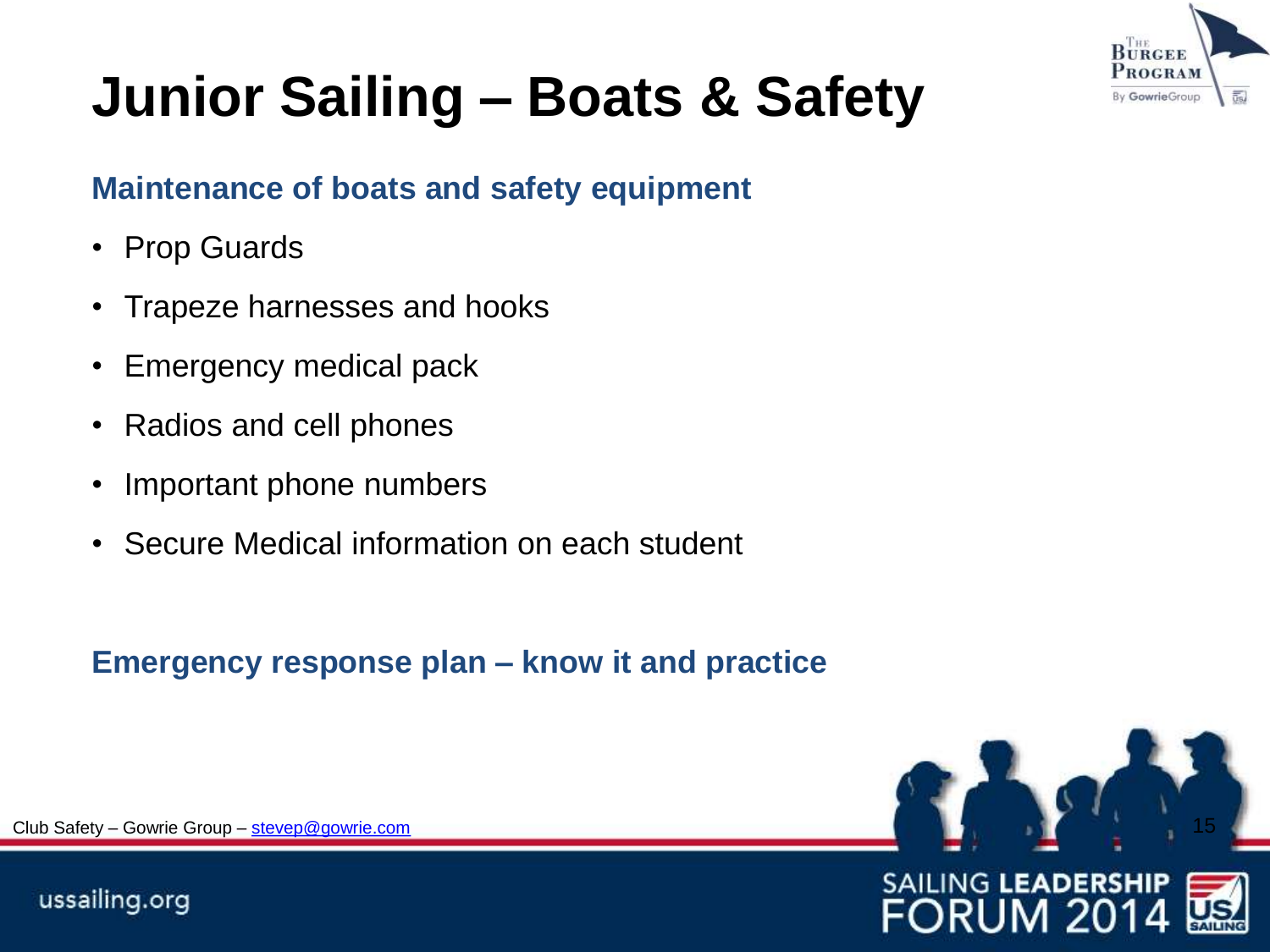#### **Yacht Club Safety – Check List**

Training Rapilitian

![](_page_15_Picture_1.jpeg)

| Restaurant                                                                                                                                  |   |     |             |
|---------------------------------------------------------------------------------------------------------------------------------------------|---|-----|-------------|
| rving Areas                                                                                                                                 |   |     | Ter No N/A* |
| Amanagement of chairs and tables allows clear                                                                                               |   |     |             |
| siale space for patrons and waiters.                                                                                                        |   | ггг |             |
| Floor in good condition with no slip or                                                                                                     |   |     |             |
| tripping hezerds                                                                                                                            |   | ггг |             |
| Youth chairs equipped with restraining straps.                                                                                              |   | r   |             |
| or helt                                                                                                                                     |   |     |             |
| <b>Exit:</b>                                                                                                                                |   |     |             |
| Properly marked with lighted coit signs                                                                                                     |   |     |             |
| Unobstracted and readily accessible                                                                                                         |   |     |             |
| Allow free egress (not locked or chained)                                                                                                   |   |     |             |
| Emergency lighting                                                                                                                          |   |     |             |
| Tested                                                                                                                                      |   |     |             |
| All units operate properly.                                                                                                                 |   |     |             |
| Housekeeping and Sanitation                                                                                                                 |   |     | r           |
| Employee health examinations current                                                                                                        |   |     |             |
| Kitches floor slip-resistant & free from                                                                                                    |   |     |             |
| tripping hazards, food spills.                                                                                                              |   | n   |             |
| Recognized sanitation practices                                                                                                             |   |     |             |
| being maintained.                                                                                                                           |   | гг  | п           |
| Chemicals and cleaners isolated from food                                                                                                   |   |     | г           |
| processing/zhrage sessa                                                                                                                     |   | пπ  |             |
| Fire Protection                                                                                                                             |   |     |             |
| Cooking equipment exhaust hood & filters                                                                                                    |   |     |             |
| free of presse accumulation.                                                                                                                |   | г п |             |
| Cooking, equipment exhaust hood and ducts                                                                                                   |   |     |             |
| cleaned by an independent contractor.                                                                                                       | г | п   | л           |
| Automatically operated extinguishing system<br>for the cooking hood as and duct inspected.<br>serviced and tagged by a qualified contractor |   |     |             |
| within the last six months.                                                                                                                 | ľ | г   |             |
| Fire exhaguishers:                                                                                                                          |   |     |             |
| Minimum 40 BC alkaline type                                                                                                                 |   | EЕ  |             |
| Serviced smusily & tapped with.                                                                                                             |   |     |             |
| service date                                                                                                                                |   |     |             |
| Unobstructed access to fire extinguishers                                                                                                   |   |     |             |
| All in designated locations<br>(none missing or discharged)                                                                                 |   | r   |             |
| Soiled lineus, towels, uniforms, etc. stored.                                                                                               |   |     |             |
| in covered metal containers awaiting pickup                                                                                                 |   | гг  |             |
| Motors for refrigeration and other equipment oiled,<br>lopt clean and veriblation unrestricted to                                           |   |     |             |
| pediate of exception                                                                                                                        |   | ггг |             |
| <b><i>Equipment and Applicances</i></b>                                                                                                     |   |     |             |
| Food processing machines & equipment                                                                                                        |   |     |             |
| All guards in place.                                                                                                                        |   |     |             |
| Grounded properly                                                                                                                           |   |     |             |
| Knives stored in deswers or rack when not used                                                                                              |   |     |             |

Club Safety – Gowrie Group – [stevep@gowrie.com](mailto:stevep@gowrie.com)

| Launch Areas:                                                  | Yes |    | No N/A |
|----------------------------------------------------------------|-----|----|--------|
| · Launching and storage areas clear of overhead                |     |    |        |
| power lines                                                    |     | гι |        |
| · Launch ramps                                                 |     |    |        |
| Solid construction                                             |     |    |        |
| Good traction of walking surfaces<br>Adequate maneuvering room |     |    |        |
| Electric hoist restricted to staff operation                   |     |    |        |
| Safe and adequate access to boats                              |     |    |        |
| Predetermined method of responding to                          |     |    |        |
| forecast of adverse weather                                    |     |    |        |
| Method of alerting students/instructors                        |     |    |        |
| of impending bad weether.                                      |     |    |        |
| First -Aid kits                                                |     |    |        |
| Appropriately stocked                                          |     |    |        |
| Readily available                                              |     |    |        |
| On board rescue bosts                                          |     |    |        |
| <b>batructors</b>                                              |     |    |        |
| US SAILING certified for proper level of student               |     |    |        |
| Certified in CPR and First Aid.                                | п   |    |        |
| Always wear PFD's on and near water                            |     |    |        |
| Training Versel                                                |     |    |        |
| A dequate for task and area conditions                         |     |    |        |
| Keelboats:                                                     |     |    |        |
| Self-righting                                                  |     |    |        |
| Salf-bading<br>Range of positive stability appropriate for     |     |    |        |
| conditions in which they will be used                          |     |    |        |
| Centerboard Boats                                              |     |    |        |
| Self-resoung                                                   |     |    |        |
| Modified to prevent turtling                                   | г.  |    |        |
| Boat Mannenance                                                |     |    |        |
| Routine maintenance program in place                           |     |    |        |
| Procedure for recording repairs                                |     |    |        |
| · Adequate safety equipment on each boat                       |     |    |        |
| Adequate requirements for proper cleanup and<br>. .            |     |    |        |
| equipment storage                                              |     |    |        |
| Safery Boats                                                   |     |    |        |
| Rigged & available with operator when                          |     |    |        |
| sail craft underway                                            |     |    |        |
| Engane in excellent condition                                  |     |    |        |
| Sufficient power to plane at 20 knots                          |     |    |        |
| Rigged to tow disabled sail craft                              |     |    |        |
| Towing bit and bridle on board                                 |     |    |        |
| Adequate tools, safety & first aid on board                    |     |    |        |
| Capable of rescuing & returning all students                   |     |    |        |

| Students                                                                                                                |       | Yes No N/A' |
|-------------------------------------------------------------------------------------------------------------------------|-------|-------------|
| Swimming ability documented<br>Age & weight limits for each class of boat<br>Maximum and minimum class size established |       |             |
| hiedical records for each student Highlighted<br>potentially hazardous medical conditions                               | ппп   |             |
| Discipline protocol established for younger<br>students<br>Proper application signed by parent or guardian              | 8 F F |             |
| Specific criteria for drop-off and pickup of<br>students.                                                               | ппп   |             |
| perations.                                                                                                              |       |             |
| Pre and post sail nafety check of all equipment                                                                         | חחח   |             |
| Sufficient space parts on hend for quick nunce<br><b>FREMERS</b>                                                        | 6 G G |             |
| Pre and post season checking:<br>All boat ripping test sailed by proficient<br>zailor                                   | 0 O O |             |
| Dinglass copsized to test buoyancy                                                                                      | ппп   |             |
| A Not applicable                                                                                                        |       |             |
|                                                                                                                         |       |             |

![](_page_15_Picture_5.jpeg)

www.burgeeprogram.com 800.262.8911 | burgee@gowrie.com 70 Essex Road Westbrook, CT 06498

The Burgee Program is managed by Gowrie Group, underwritten by Chubb Group, and endorsed by US SAILING.

#### **Self Evaluation Checklist** for **Yacht Clubs and Sailing Organizations**

**Brought to you by** 

![](_page_15_Picture_10.jpeg)

16

#### SAILING LEADERSHIP<br>FORUM 2014 **US**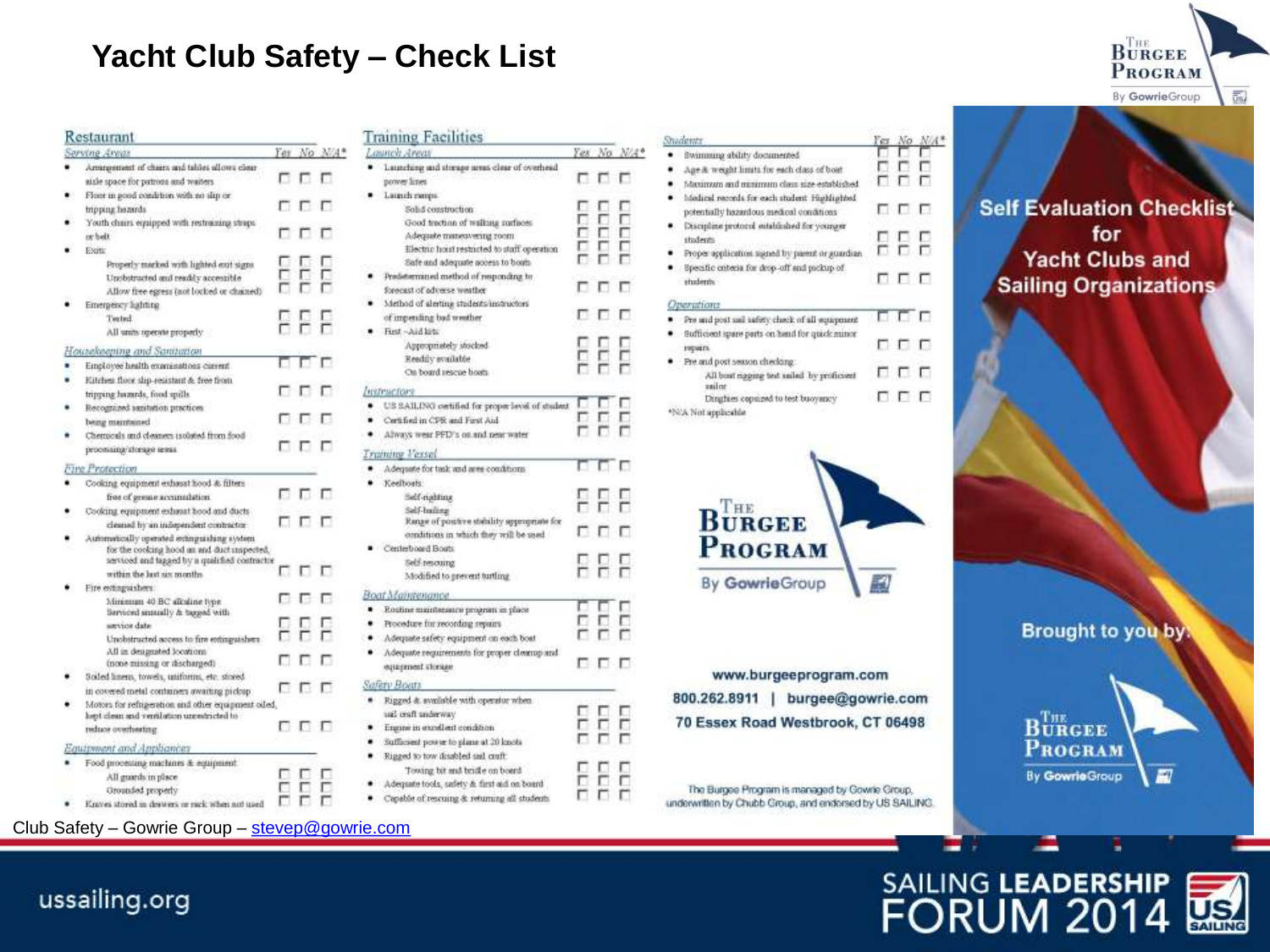#### **Yacht Club Safety – Check List**

![](_page_16_Picture_1.jpeg)

As the managers of The Burgee Program, we have used our insurance expertise, our firsthand club experience as officers ourselves, and the input of Loss Control experts to develop this self-evaluation checklist.

As you get ready for the active season, and again when the club is in full-swing, please take the time to walk through your facilities with this checklist in-hand. While every club is different, you will find many items on this list apply precisely to your club.

If you are interested in learning more about The Burgee Programthe only insurance program developed specifically for the unique needs of yacht clubs and sailing organizations - please visit us online at www.hurgeeprogram.com or call us at 800.262.8911.

Sincerely, Caster German

Carter Gowrie President of Gowrie Group, Founder of The Burgee Program

| <b>Club House</b> |  |  |
|-------------------|--|--|
|                   |  |  |

ussailing.org

| Sidewalks, Steps and parking Areas                                                                                                                                                                                                                                                                                                                  | Yes No. NiA* |
|-----------------------------------------------------------------------------------------------------------------------------------------------------------------------------------------------------------------------------------------------------------------------------------------------------------------------------------------------------|--------------|
| All areas free of conditions, which may<br>cause shipping and falling<br>A dequate exterior lighting at night                                                                                                                                                                                                                                       |              |
| <b>Sits</b>                                                                                                                                                                                                                                                                                                                                         |              |
| All Exite:<br>Free of obstructions and readily accessible<br>Proper lighted and marked with coil signs<br>equipped with an emergency lighting<br>System in good condition<br>All uxit doene<br>Arranged to open convard-<br>Easily operated<br>Equipped with anti-panic hanheare in<br>public rooms and areas<br>All fire escapes in good condition | <b>BRITE</b> |
| Stairs and Doors                                                                                                                                                                                                                                                                                                                                    |              |
| All stairs covered with anti-slip surfaces<br>All handrails securely fastened                                                                                                                                                                                                                                                                       |              |
| Full-length clear glass doors & windows<br>marked to graved approvementalized into those                                                                                                                                                                                                                                                            |              |

|   | marked to avoid someone walking into them  |  |
|---|--------------------------------------------|--|
| ۰ | Stairway doors kept closed when not in use |  |

**DDD** · Changes in levels painted or otherwise marked

| Heat, Light, Power and Appliances<br>All loating (including flacs and pipes):                                              |       | Yax No N/A* |
|----------------------------------------------------------------------------------------------------------------------------|-------|-------------|
| Properly insulated from combustible material.                                                                              |       |             |
| Cleaned and serviced at least annually by a<br>competent heating contractor.                                               | תה    |             |
| Electrical, heating & air conditioning rooms:                                                                              |       |             |
| Restricted to only authorized personnel.<br>Pree of combustible storage                                                    |       |             |
| Are there indication of frequent replacement."<br>of force and Arr resulting of circuit briefcare of                       |       |             |
| electrical circuite?                                                                                                       | F F F |             |
| Electrical catinets kept closed                                                                                            |       |             |
| Electrical system checked and neviced by a<br>competent electrician within the past year.                                  | 0 D D |             |
| Air conditioning equipment cleaned and<br>serviced annually                                                                | пгп   |             |
| Electrical extension and appliatice cords in<br>good condition                                                             | ггг   |             |
| All motors kept clean and adequately ventilated<br>to reduce overheating                                                   | FFF   |             |
| All electrical appliances properly                                                                                         |       |             |
| Fire Protection                                                                                                            |       |             |
| All fire extinguishers                                                                                                     |       |             |
| Serviced annually                                                                                                          | $+1$  |             |
| Tagged with the date of last service                                                                                       |       |             |
| Conspicuously located & emily accessible                                                                                   |       |             |
| Hung within 75 feet of any point on each<br>floor except where a lesser distance is:<br>required for a more hecardose area |       |             |
| Beautiful access Francisco                                                                                                 |       |             |

| floor except where a lesser distance is:<br>required for a more hecephoes area |  |
|--------------------------------------------------------------------------------|--|
| Protected against frequent                                                     |  |
| Are the following inspected and tested                                         |  |
| petiodically to ensure proper operation?                                       |  |
| Fire koses                                                                     |  |
| Sprinkler system                                                               |  |

л

Ē

п п

**FFF** 

| Sprinkler system                                |  |
|-------------------------------------------------|--|
| Fire slams system                               |  |
| Fire department phone number clearly phased     |  |
| at the switchboard and in the Maintenance shop. |  |
| At least 18" clearance maintained between       |  |

| sprinklers and high piled stock in storage | $\Gamma$ $\Gamma$ $\Gamma$ |  |
|--------------------------------------------|----------------------------|--|
|                                            |                            |  |

#### Burglary and Theft

13 D

- · All windows, doors and transoms protected **DDD** against burglary Cash on hand kept in a burghe-resistant safe.  $000$
- in a well lighted area visible from the street ٠ Money on premises kept close to minimum needed fix club operation.

|       | Employees                                                                         | res No N/A* |     |    |
|-------|-----------------------------------------------------------------------------------|-------------|-----|----|
|       | Are all employees                                                                 |             |     |    |
|       | lastmeted to call the fire department.                                            |             |     |    |
|       | immediately in case of fire                                                       |             |     |    |
|       | lastnicted in evacuation procedures<br>lastmeted in the use of fire extinguishing |             |     |    |
|       | equipment                                                                         |             |     |    |
|       | lastmeted on what to do in case of a                                              |             |     |    |
|       | bomb threat                                                                       |             | г п |    |
|       | Housekeeping                                                                      |             |     |    |
|       | Adequate sub trays and metal waste baskets                                        |             |     |    |
|       | provided in rooms where smoking is permitted                                      | г.          | п.  |    |
|       | Combustible trade and rabbish-                                                    |             |     |    |
|       | Collected at frequent intervals                                                   |             |     |    |
|       | Stored in covered metal containers                                                |             |     |    |
|       | Disposed of frequently and not accumulated                                        |             |     |    |
|       | Storage and supply rooms next and orderly                                         |             |     |    |
|       | Flammable paints and liquids:                                                     |             |     |    |
|       | Kept to an absolute minimum                                                       |             |     |    |
|       | Kept in sealed metal containers                                                   |             |     |    |
|       | Stored in vented matal colunes                                                    |             |     |    |
|       | Osly non-flammable cleaning materials.                                            |             |     |    |
|       | tre total                                                                         |             | I   |    |
|       | Aisles free of obstructions, tripping and                                         |             |     |    |
|       | stipping bazarda                                                                  |             |     | гл |
|       | All public areas thoroughly checked for                                           |             |     |    |
|       | fire hazards after closing                                                        |             | п   | п  |
|       | <b>Docking Facilities</b>                                                         |             |     |    |
| Pleta |                                                                                   |             |     |    |
|       | Por planks in good repair                                                         | г           |     | гг |
| ٠     | Floats and bulkheads protected against                                            |             |     |    |
|       | correstion and matine growth.                                                     |             |     |    |
|       | Boat namp in good repair                                                          |             |     |    |
|       | Piers equipped with proper lifesaving                                             |             |     |    |
|       | equipment                                                                         |             |     | г  |
|       | Slips adequately spaced to allow ample-                                           |             |     |    |
|       | nanesvering room                                                                  |             |     |    |
|       | Por kept free of obstractions                                                     |             |     |    |
|       | All gaugways (movable or fixed)                                                   |             |     |    |
|       | have adequate bandratis                                                           |             | I   |    |
|       |                                                                                   |             |     |    |
|       | <b>MOGETINGS</b><br>Regularly inspected (at least annually)                       |             | ппп |    |
|       |                                                                                   |             |     |    |
|       | Pontiated to provide adequate<br>clearance between vessels                        | г÷.         | n   |    |
|       |                                                                                   |             |     |    |
|       | Winter Dry Storage                                                                |             |     |    |
|       | Boats stored with faul tanks full                                                 |             |     | п  |
|       | Advertisery Rep Jessen institutoised."                                            |             |     |    |

![](_page_16_Picture_19.jpeg)

<sub>17</sub>

Club Safety – Gowrie Group – [stevep@gowrie.com](mailto:stevep@gowrie.com)

![](_page_16_Picture_21.jpeg)

![](_page_16_Picture_22.jpeg)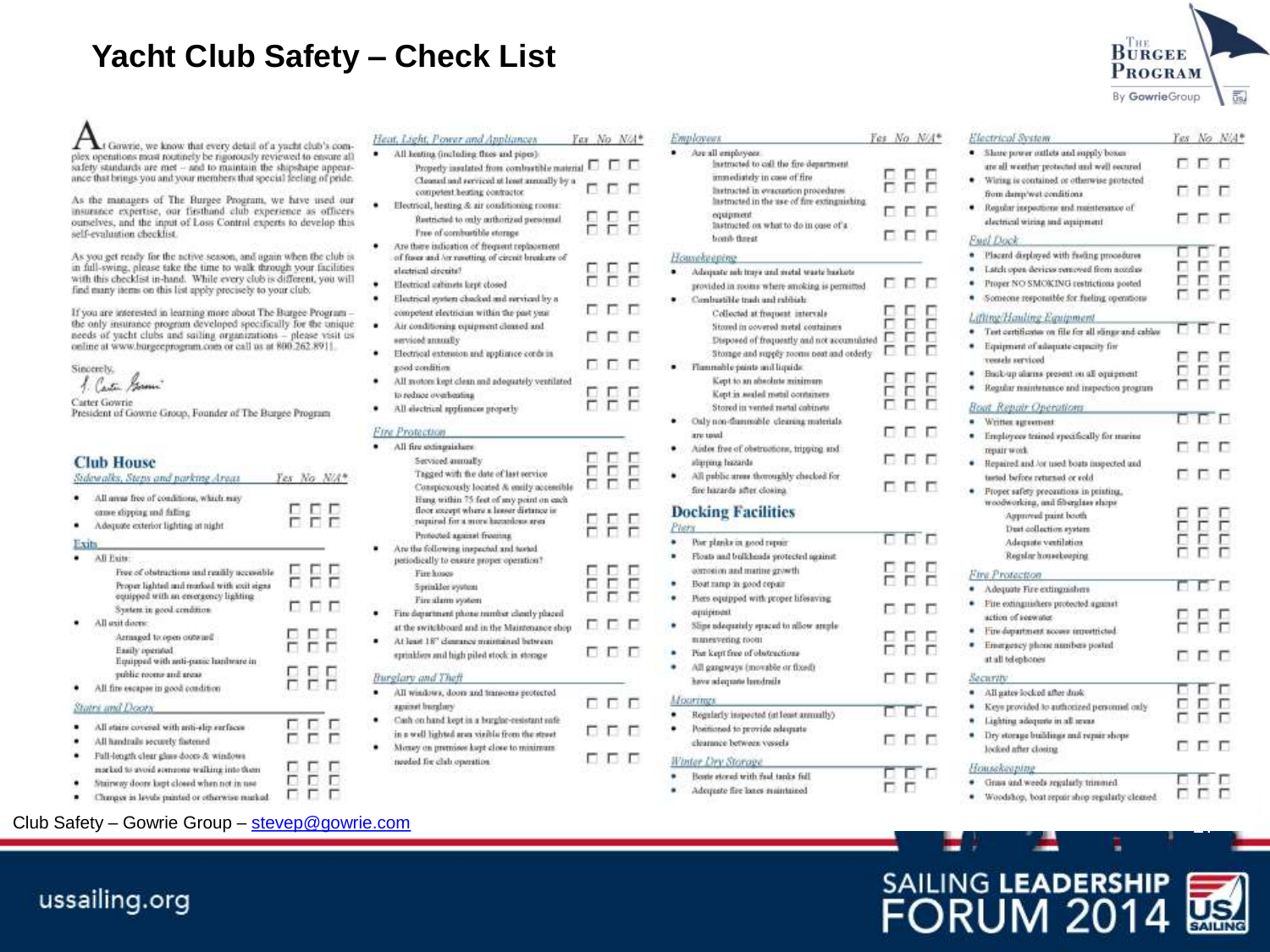### **USCG – Safety & Accidents & Sea**

- **USCG's goal is to maintain a safe waterway where commercial, competitive, and recreational boating can co-exist safely**
- Incidents involving accidents at sea where safety was concerned

![](_page_17_Picture_3.jpeg)

Lawyers, Nuns, and Money – USCG - [Ryan.T.Newmeyer@uscg.mil](mailto:Ryan.T.Newmeyer@uscg.mil)

![](_page_17_Picture_5.jpeg)